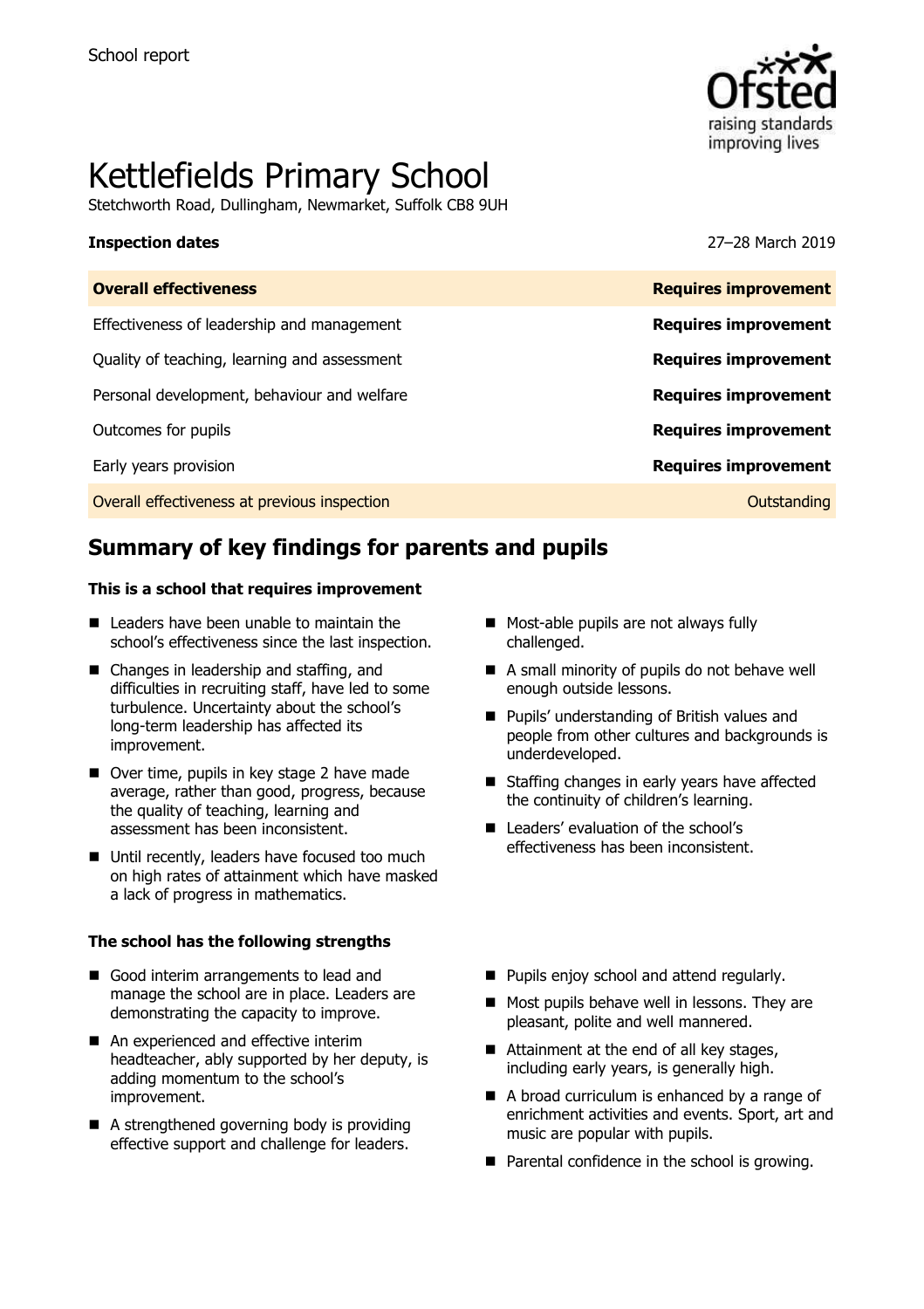

# **Full report**

### **What does the school need to do to improve further?**

- Improve the progress made by pupils, especially in mathematics, by:
	- gaining greater consistency in the quality of teaching
	- ensuring that new approaches to teaching mathematics become fully established
	- planning learning suited to pupils' different ages and abilities, especially those who are most able
	- monitoring and evaluating the impact teachers and support assistants have on the learning and progress of all pupils, and taking action when standards fall below the expectations of senior leaders.
- Improve pupils' personal development, behaviour and welfare, by:
	- applying consistently the school's agreed procedure and policy to manage pupils' behaviour, especially during breaks and lunchtimes
	- making full use of the information recorded about pupils' behaviour to spot patterns and trends, and to inform actions to reduce incidents of poor behaviour
	- broadening pupils' understanding of British values and awareness of people from other cultures and backgrounds.
- **IMPROPE Improve leadership and management, by:** 
	- ensuring that the priorities identified in the school improvement plan, and in the improvement plan for early years, are fully implemented and lead to sustained improvement
	- evaluating accurately what is working well and what needs improving, and using this information to inform further actions for improvement
	- focusing all staff on the progress made by pupils, rather than just their attainment
	- continuing to forge improved relations with parents and carers and the local community
	- continuing to work with governors and the local authority to determine the longterm, substantive leadership of the school.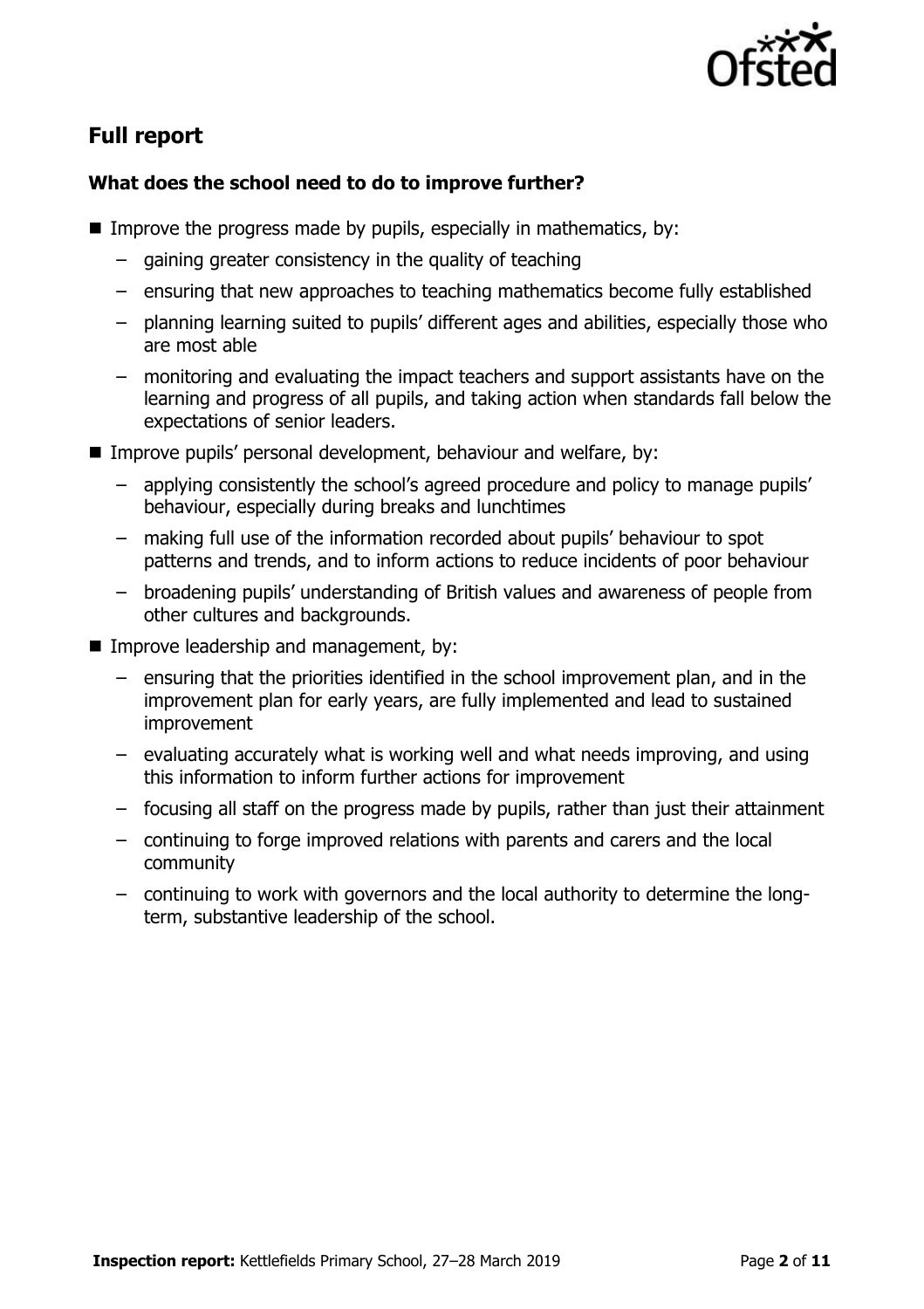

# **Inspection judgements**

#### **Effectiveness of leadership and management Requires improvement**

- The school's outstanding effectiveness noted at the time of the previous inspection has not been sustained. A succession of leaders have been unable to maintain the quality of teaching and the impact this has on improving the progress made by pupils.
- Staffing changes and difficulties in appointing new staff have limited the school's capacity to improve. During this period of turbulence, a significant proportion of parents lost confidence in the school.
- Concerns raised by the local authority last year prompted a review of the leadership of the school. An experienced and effective headteacher now leads the school on a parttime, interim basis. She has quickly gained a thorough understanding of the school's main strengths and weaknesses and put plans in place to raise achievement.
- The interim headteacher has acted promptly to build capacity to improve. She is mentoring other leaders and providing further leadership training for them. The school's procedures to manage the performance of staff are being used to raise expectations and ensure that all staff understand their roles in school improvement.
- Leaders currently evaluate the school's effectiveness as good. Inspection evidence does not support this view. Leaders have relied too much on information about pupils' attainment, rather than the progress they make from their starting points. This has masked some significant underachievement of pupils in key stage 2, particularly in mathematics.
- Changes made to the school's approach to the leadership and teaching of mathematics are resulting in steady improvement. New resources to promote better reasoning and problem-solving skills and enable pupils to practise and refine calculation in more meaningful ways are working. However, this is not consistent across all classes. More time is needed to monitor the impact of this new approach and demonstrate that it enables pupils to make good progress.
- The leader responsible for the very few pupils with special educational needs and/or disabilities (SEND) is well organised. Her records for each child show that she has a thorough understanding of their individual needs. Reviews of all pupils, including those with an education, health and care plan, are suitably maintained to ensure that they receive the support they need to make progress.
- A broad curriculum provides pupils with daily lessons in English and mathematics, and in a range of suitable foundation subjects. Pupils benefit greatly from specialist teaching in physical education (PE), French and music. A wide range of clubs and activities and off-site visits enhance pupils' learning.
- Actions taken this year by senior leaders to engage with parents more often are leading to some improvement. Responses made to Parent View, Ofsted's online questionnaire, during the inspection were much more positive than in the past. Leaders and governors recognise that they need to continue to forge improved relations with parents to win the full support of the local community.
- Leaders have engaged fully with the local authority to gain from the specialist support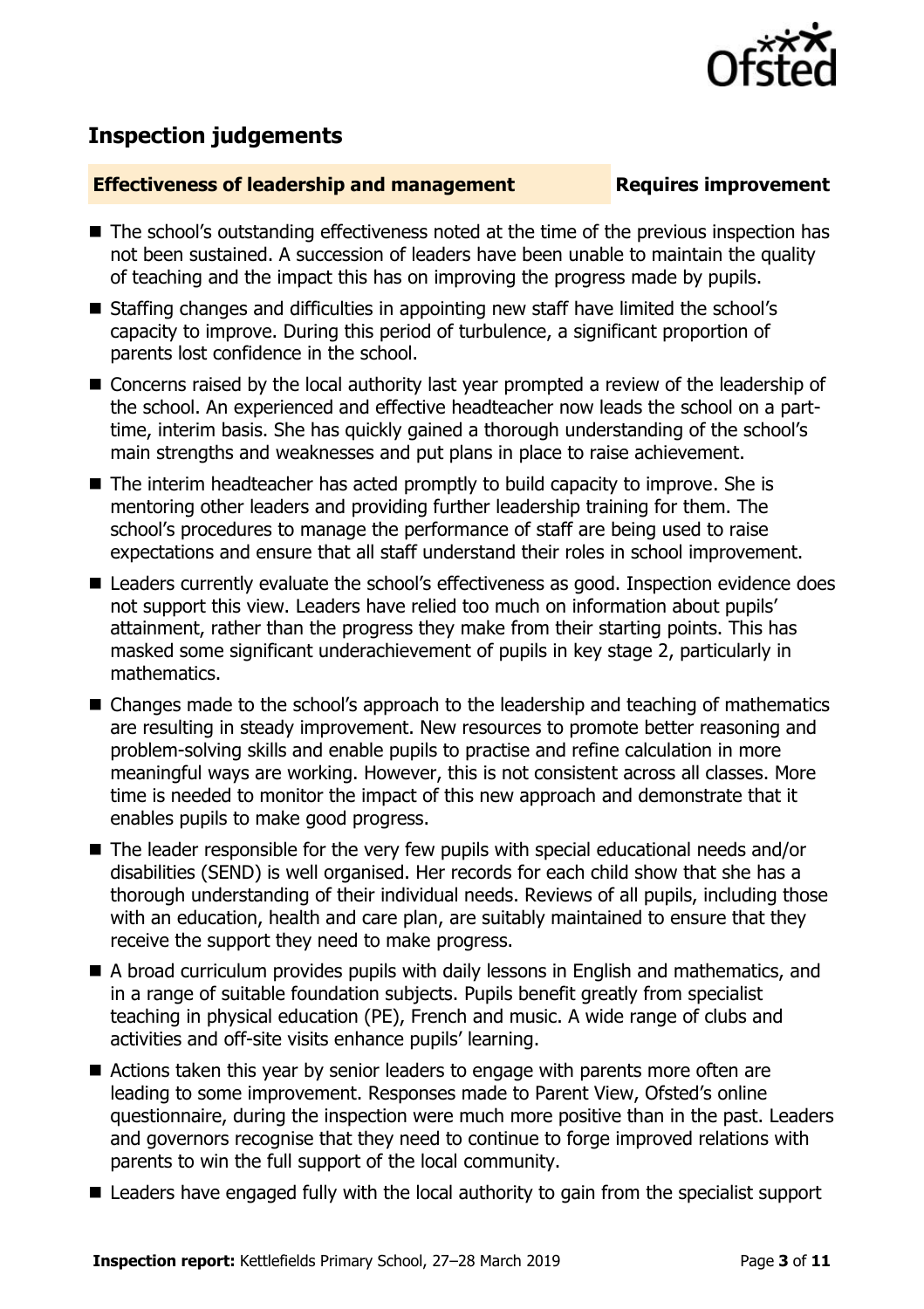

and challenge it provides. Regular training and support for staff and monitoring meetings have contributed to the school's recent improvement.

#### **Governance of the school**

- Until recently, governance has not sufficiently challenged leaders to make the improvements needed. Governors have overseen a period of decline in the school's effectiveness. They have not challenged leaders well enough to make much-needed improvements.
- This has changed. The appointment of a new chair of governors last year has led to prompt improvement. Governors are more organised; they monitor the school's work much more closely. New governors have been appointed to the governing body and its members are working much more cohesively. Their decisive action to strengthen leadership has put the school on a clear course of improvement.
- Governors are ambitious for the school. They recognise that the school is 'on a journey'. They know what they must do to contribute to its improvement.
- Governors ensure that additional funding is used effectively. The pupil premium is small because very few pupils are disadvantaged. Spending plans show that these pupils receive suitable assistance to enable them to make progress and participate fully in school life.
- The PE and sport premium is used effectively to provide external coaches to teach and coach pupils in a range of sports. Sport has a high profile in the school. However, some of this funding is also used to provide regular swimming lessons, which is not what the funding is intended for.

### **Safeguarding**

- The arrangements for safeguarding are effective.
- The single central record is meticulously maintained. All necessary checks are made when appointing new staff.
- **Procedures to protect pupils from harm are fully secure. A designated leader for** safeguarding ensures that suitable records are maintained when staff raise concerns about pupils' safety and well-being. Partnerships with the local authority, social services and other support agencies are firmly established.
- Safeguarding training for staff, including in the 'Prevent' duty, is up to date.
- Access to the school grounds and buildings is controlled effectively.

#### **Quality of teaching, learning and assessment France Requires improvement**

- $\blacksquare$  Teaching varies across classes. Until this year, teaching in early years and key stage 1 was robust and led to consistently high standards. Staffing has been reorganised this year and a new teacher has joined key stage 2. Teachers have settled quickly into their new classes. However, the impact of these changes remains unproven at this stage.
- **Pupils are taught in mixed-age classes. Not all teachers plan learning suited to the**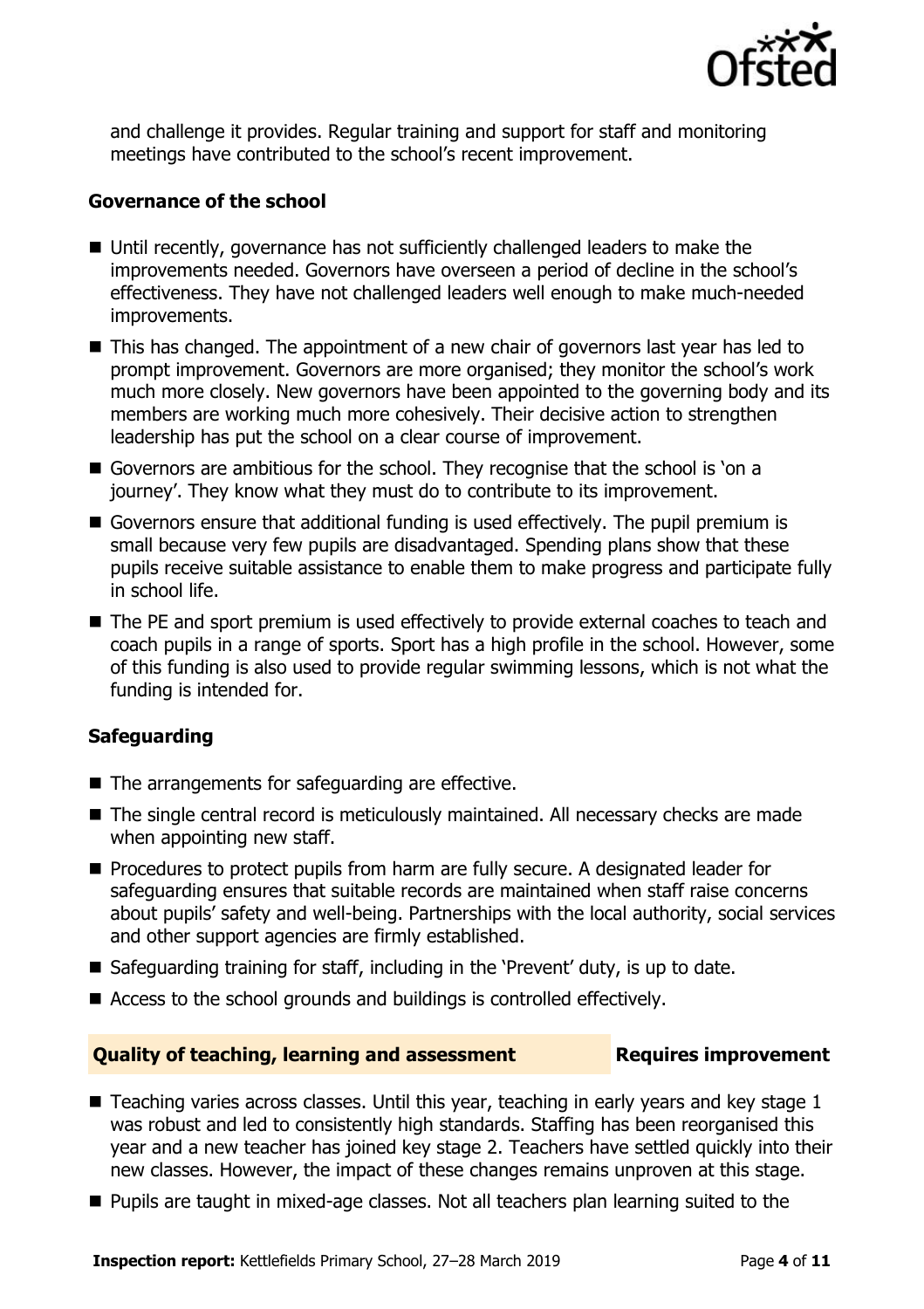

different ages and abilities of their pupils. Their books show that at times, all of them do the same work. This means that the most able are not always fully challenged. They work steadily because they are well motivated and eager to achieve, but they are not fully stretched to work hard on challenging tasks. Middle-ability pupils struggle because without further explanation, guidance and support, work is too difficult for them.

- **E** Less able pupils are supported effectively by classroom assistants, who use a range of materials and resources to help them plan their work and check that they have included all of the components of learning.
- The teaching of mathematics is inconsistent. Some, but not all, teachers are fully confident with the new approaches adopted by the school to promote mathematical mastery. New resources help to make mathematics meaningful by encouraging pupils to apply their learning to everyday life, for example by using money, travel schedules and menus. However, some work is left unfinished. Pupils are able to work by themselves for sustained periods of time, but they tend to work at their own pace, which leads to steady rather than good progress.
- Not all teachers make the best use of time for learning. At the start of lessons, pupils are kept on the carpet for too long even though they know what to do and are eager to get on with their work. During these lengthy introductions, support assistants spend too long listening to teachers, rather than teaching and supporting pupils with their learning.
- Reading is taught well. Pupils carry their own reading books with them and are encouraged to read aloud to their partner. Younger pupils who read aloud to the inspector did so with fluency and clarity. When faced with difficult words, they knew how to break them down phonetically.
- **Pupils are encouraged to write at length. Their books show that they write regularly** using stories, poetry, letter-writing and comprehension to develop their literacy and reinforce their spelling and grammar. Teachers make good links to other subjects to promote writing skills. A recent trip to a local farm helped pupils to record details of their visit and to write creatively.
- $\blacksquare$  Pupils say that they get regular homework. If they want more, they can use online resources provided by the school.

### **Personal development, behaviour and welfare <b>Requires improvement**

#### **Personal development and welfare**

- The school's work to promote pupils' personal development and welfare requires improvement.
- **Pupils show a limited understanding of British values and awareness of people from** other cultures and backgrounds. They have regular assemblies and weekly personal, social and health education lessons, but this does not develop their wider understanding of life in a diverse British society. An excellent assembly during the inspection focused on developing respect for others, but pupils who met with the inspector were unaware of what the key messages presented.
- **Pupils are well cared for in school and say that it is a friendly place to be. During**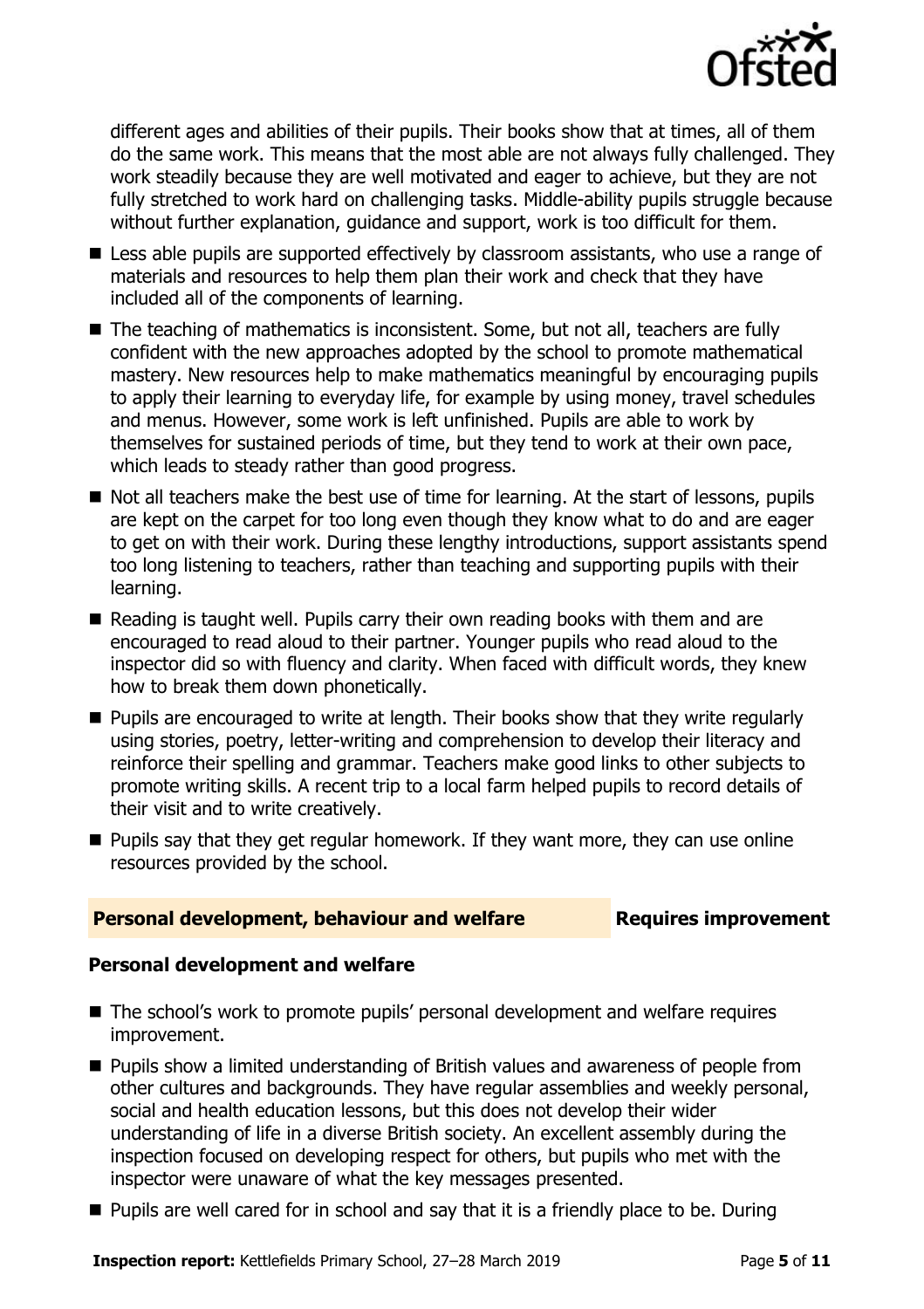

breaks and lunchtimes, most pupils eat and chat in friendship groups or play games together cooperatively. The school's records show that not all pupils manage their behaviour well enough during games activities, and this can lead to arguments.

**Pupils value their education and are rarely absent from school. The proportion of pupils** persistently absent from school is consistently low.

#### **Behaviour**

- The behaviour of pupils requires improvement.
- **Pupils'** behaviour is generally managed well in lessons. No incidents of poor behaviour were noted during the inspection.
- School records, the comments made by pupils during the inspection and the responses from parents to Parent View show that behaviour outside lessons requires significant improvement. A small minority of pupils regularly spoil it for others by misbehaving. Pupils say that when this happens, they generally feel safe, but it makes them feel uncomfortable.
- Teachers collate records about pupils' behaviour. However, leaders do not make full use of this information to spot patterns and trends, identify the reasons why it happens, and to determine what they need to do to improve behaviour. Incidents of poor behaviour outside lessons are not analysed in detail to inform actions to prevent them from happening.
- **Pupils say that bullying does happen, but when it does they can go to any member of** staff who will help them to sort things out. Bullying incidents are logged but are not categorised and scrutinised closely to find out how they can be prevented.
- **Pupils are confident, pleasant and well mannered. They wear their uniforms with pride.** In lessons, they are organised and ready to learn.

### **Outcomes for pupils Requires improvement**

- Over the last few years, outcomes achieved in reading, writing and mathematics by the end of key stage 1 have remained consistently high. The proportion of Year 1 pupils meeting expectations in the national phonics test is also high.
- Pupils go on to make average progress during key stage 2. Attainment in reading and writing by the end of the key stage has remained high, but has fluctuated in mathematics. Based on their at least average starting points, pupils do not make enough progress, especially in mathematics. Progress made by pupils in mathematics by the end of the key stage has improved year on year, but it remains much lower than that in reading and writing.
- The most able pupils are not always fully challenged in all subjects. In lessons, they are not always given work that is hard enough for them to do and are allowed to work at their own pace. This leads to steady rather than good progress made in key stage 2. None of the most able pupils last year exceeded age-related expectations by the end of Year 6 in the combined measure of reading, writing and mathematics. Current assessment information shows that although the most able pupils are making better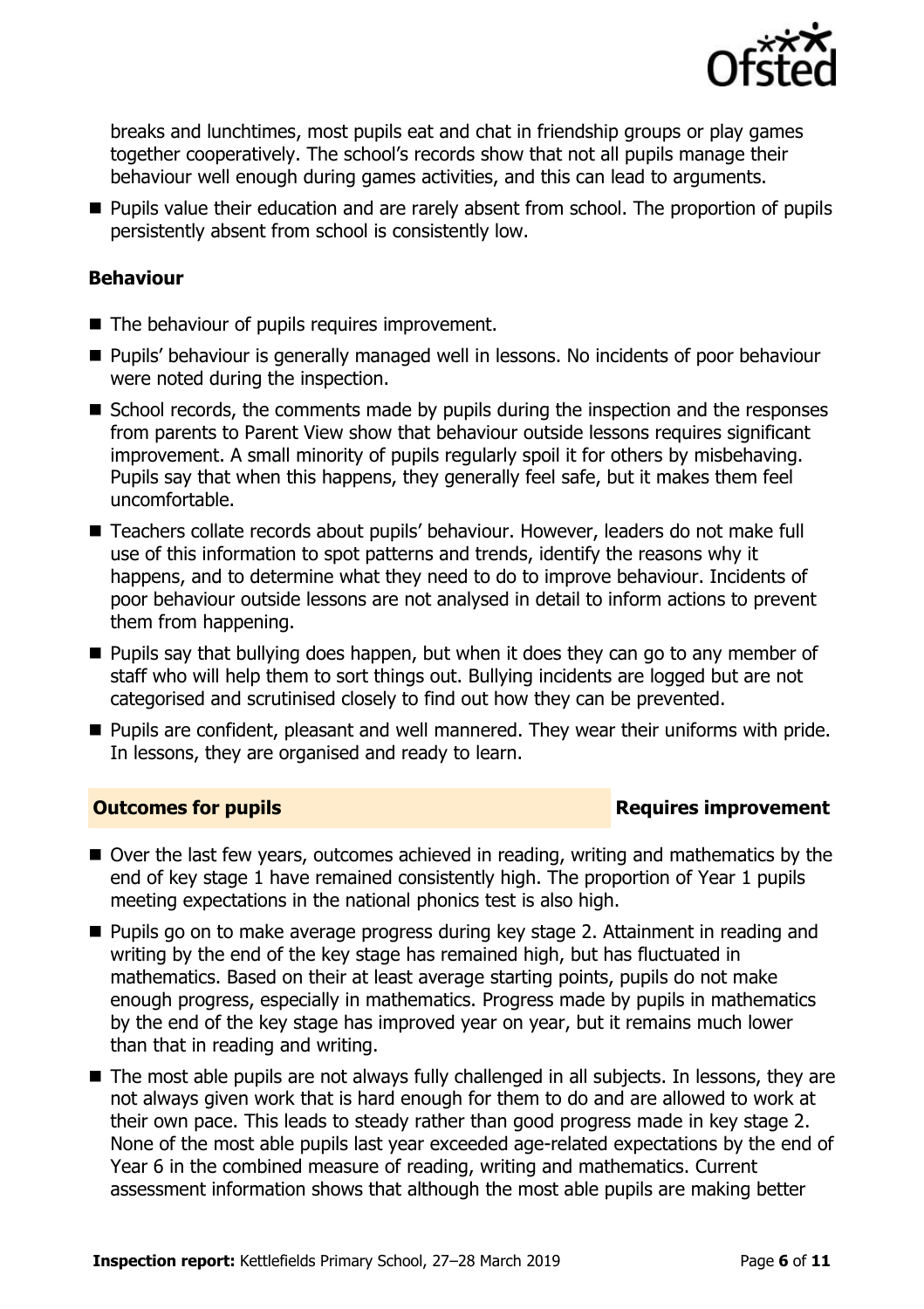

progress, very few of them will attain at a higher standard in the combined measure of reading, writing and mathematics this year.

- Leaders and governors have recognised that outcomes achieved by pupils in key stage 2 are not high enough. Detailed improvement plans are in place to raise achievement. This year, regular meetings to monitor the progress made by each pupil are enabling staff to identify those at risk of underachieving and take action to provide them with the support they need.
- Current assessment information shows that pupils in all classes are making improved progress. An intensive programme of additional support and regular testing is under way to fill gaps in pupils' knowledge and understanding and help them to catch up. Assessments show that almost all pupils in each class are expected to attain agerelated expectations this year.
- Very few pupils are eligible for the pupil premium, making it difficult to make meaningful comparisons with the outcomes achieved by all disadvantaged pupils nationally. The pupil premium is used effectively to provide additional support for these pupils in reading and mathematics, and to ensure that they participate fully in school events and off-site visits.
- **Pupils with SEND make similar progress to others because they are known well, and** staff go out of their way to ensure that their personal and learning needs are met. The school's latest assessment information shows that most of them are making improved progress. A small minority of pupils with a high level of need are provided with effective, one-to-one care and support to enable them to remain in learning alongside other pupils.

### **Early years provision Requires improvement**

- In recently years, early years provision has been a strength of the school, but at the start of this year, difficulties in recruiting staff led to some initial instability which has affected children's learning. The interim headteacher has acted swiftly to stabilise this by allocating an effective teacher on a part-time basis with experience of teaching in early years.
- The local authority provided specialist support to help improve provision in the Reception and Year 1 class, and the interim headteacher has supplemented this by making effective use of Fenland Opportunity Area funding to provide further training for early years staff. The local authority has also brokered arrangements for staff to visit other early years settings in the area to observe good practice. A detailed improvement plan is currently in place to improve early years provision.
- Teachers and support assistants are working more effectively as a team, but these arrangements are new and not fully established. Staff get to know children and their personal needs quickly. They teach children day-to-day routines to keep them safe and show them the behaviours expected of them.
- Daily phonics teaching enables children to learn new letters and sounds and develop their early reading skills. Teachers plan activities, games, music and song to engage children in practical learning that is meaningful and fun to do. Staff have made good use of a recent visit to a farm to build on children's experience and deepen their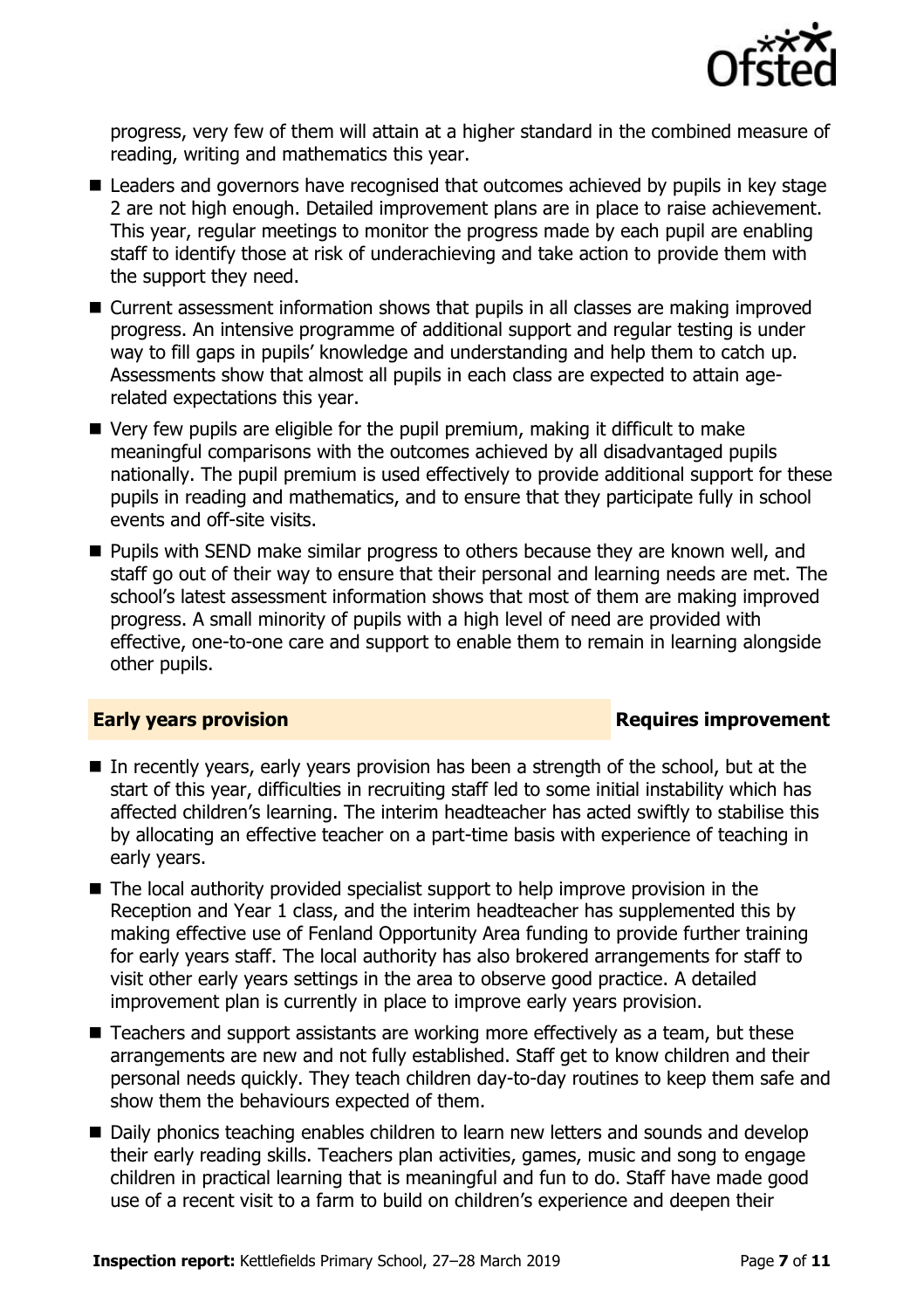

learning back in the classroom.

- The proportion of children achieving a good level of development by the end of Reception has remained high in recent years. The latest assessments show that most children are making progress and are expected to meet or exceed the early learning goals this year. Additional support is in place tailored to children's needs to enable them to make progress and enjoy learning.
- **IMPROM** Improvements have been made to the outside area to enable children to move freely between the classroom and outdoors. The hard-standing area includes a range of stimulating activities and space for children to move freely. Teachers are organised and provide a good range of well-planned activities for children to do. However, children spend too long on the carpet listening to staff rather than finding out for themselves.
- Good-quality 'learning journeys' include regular assessments of children's work. Photographs of them at work and play ensure that parents are kept informed of their child's development. Increasingly, this information is shared with parents online, enabling them to communicate regularly their views with staff. Improvement plans prioritise stronger links with parents and the home. Recent parents' mornings led by staff have enabled parents to spend time in the classroom to broaden their understanding of the school's approach to teaching and learning.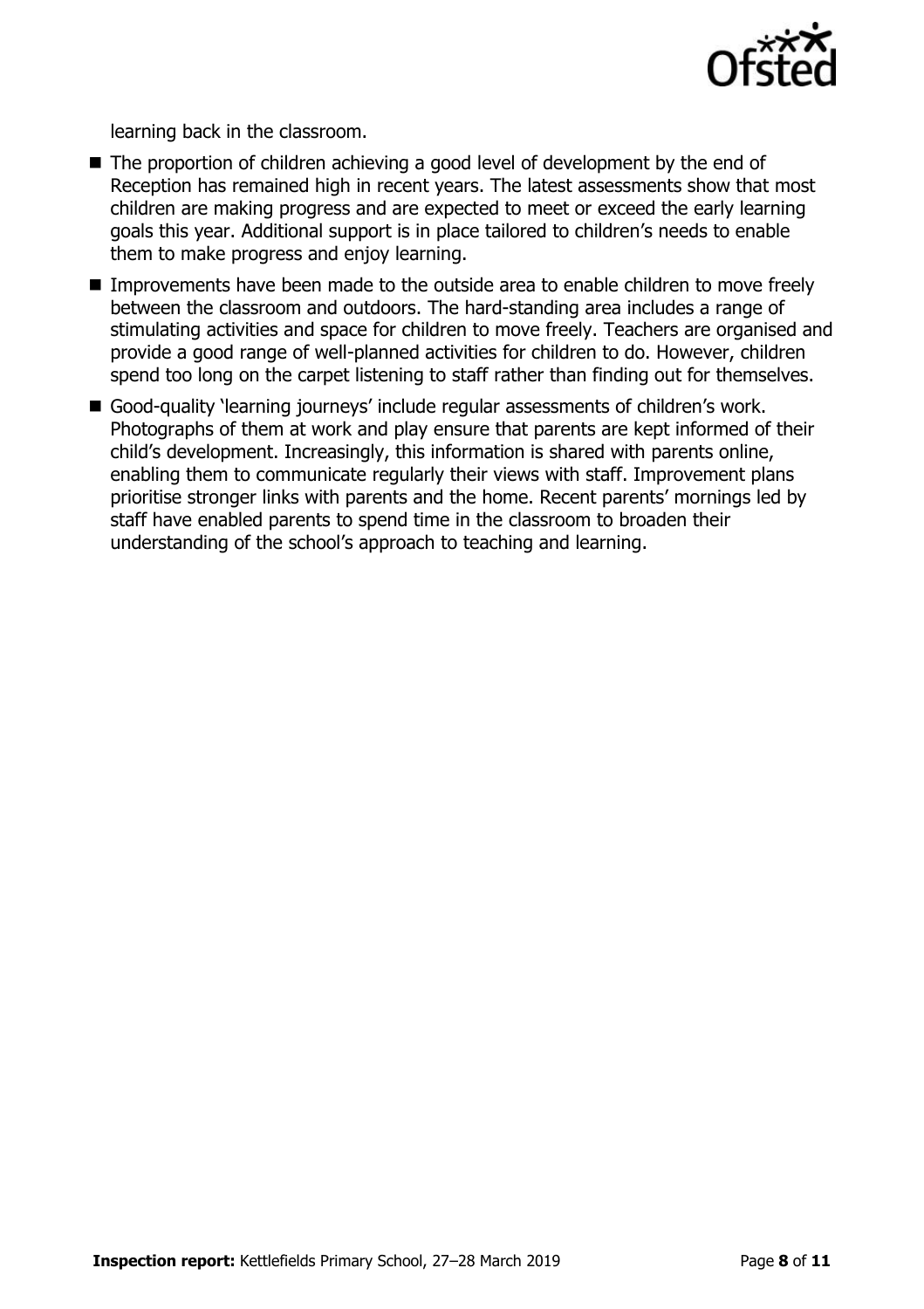

# **School details**

| Unique reference number | 110771         |
|-------------------------|----------------|
| Local authority         | Cambridgeshire |
| Inspection number       | 10084583       |

This inspection was carried out under section 8 of the Education Act 2005. The inspection was also deemed a section 5 inspection under the same Act.

| Type of school                      | Primary                        |
|-------------------------------------|--------------------------------|
| School category                     | Maintained                     |
| Age range of pupils                 | 4 to 11                        |
| <b>Gender of pupils</b>             | Mixed                          |
| Number of pupils on the school roll | 109                            |
| Appropriate authority               | The governing body             |
| Chair                               | Anthea Kenna                   |
| <b>Headteacher</b>                  | <b>Caroline Clarke</b>         |
| Telephone number                    | 01638 508360                   |
| Website                             | www.kettlefields.cambs.sch.uk  |
| Email address                       | head@kettlefields.cambs.sch.uk |
| Date of previous inspection         | 16-17 November 2011            |

#### **Information about this school**

- The school is smaller than average. Pupils are taught in four mixed-age classes.
- Most pupils are of White British heritage. Very few are from minority ethnic backgrounds.
- The proportion of pupils eligible for the pupil premium is well below average.
- $\blacksquare$  The proportion of pupils with SEND, including those pupils who have an education, health and care plan, is below average.
- Since the previous inspection, the school has had four headteachers. An experienced headteacher has led the school on an interim, part-time basis since October 2018.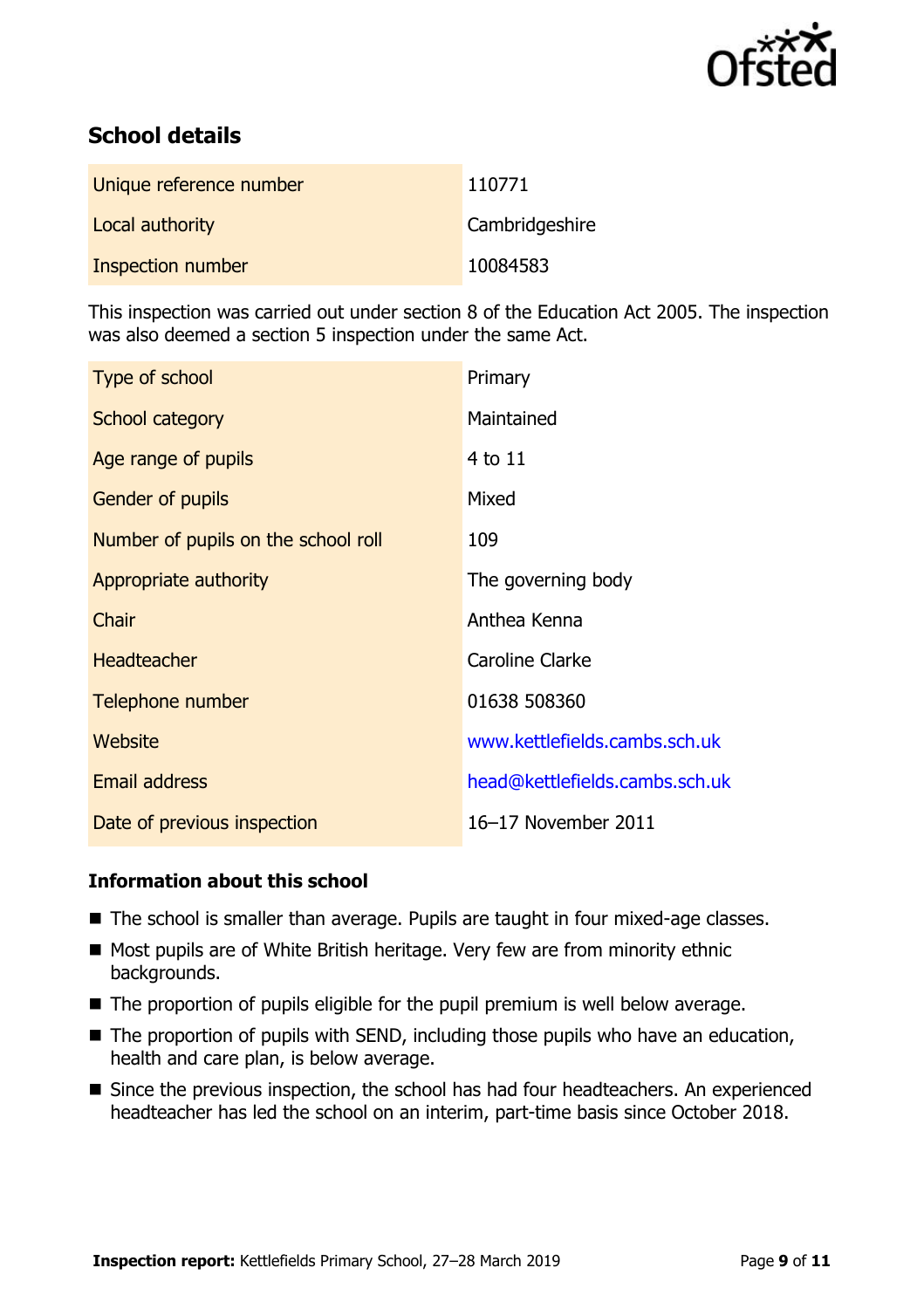

# **Information about this inspection**

- The inspection was scheduled initially as a one-day inspection because Her Majesty's Chief Inspector had concerns about a decline in overall standards. The lead inspector found evidence to confirm that standards had fallen and returned the following day to complete a full inspection.
- The inspector observed with the interim headteacher the quality of teaching and learning in all classes.
- The inspector held meetings with senior leaders, the leaders of mathematics, SEND and early years, the school council, five members of the governing body (including the chair), and a representative of the local authority.
- The inspector observed the school's work. He looked at a range of documentation, including safeguarding and child protection policies and procedures, self-evaluation and improvement planning, minutes of meetings of the governing body, records of pupils' attendance and behaviour, and other information shared by school leaders.
- The inspector looked at pupils' books in lessons. He considered 45 responses from parents to Ofsted's Parent View. He also considered one complaint from a parent sent by email. No questionnaires for pupils or staff were used on this inspection.

#### **Inspection team**

John Mitcheson, lead inspector **Her Majesty's Inspector**